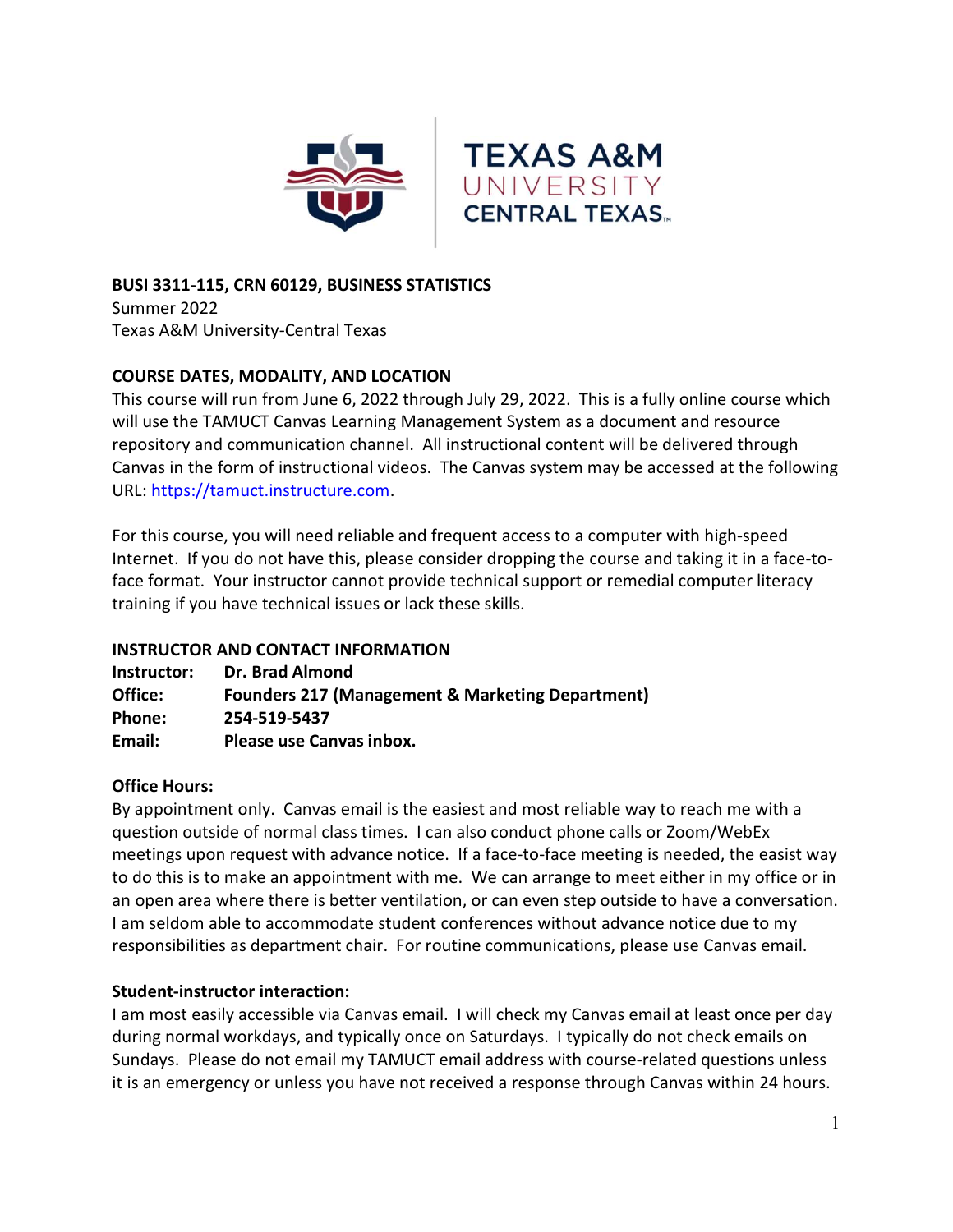Students should typically expect a reply within 24 hours unless the email falls on a Sunday, in which case they should not expect a reply until Monday. Note that this 24-hour window is not a guarantee, but it does describe my normal response times.

# Emergency Warning System for Texas A&M University-Central Texas

SAFEZONE. SafeZone provides a public safety application that gives you the ability to call for help with the push of a button. It also provides Texas A&M University-Central Texas the ability to communicate emergency information quickly via push notifications, email, and text messages. All students automatically receive email and text messages via their myCT accounts. Downloading SafeZone allows access to push notifications and enables you to connect directly for help through the app.

You can download SafeZone from the app store and use your myCT credentials to log in. If you would like more information, you can visit the SafeZone website [ www.safezoneapp.com ].

To register SafeZone on your phone, please follow these 3 easy steps:

- 1. Download the SafeZone App from your phone store using the link below:
	- a. iPhone/iPad: [ https://apps.apple.com/app/safezone/id533054756 ]
	- b. Android Phone / Tablet [ https://play.google.com/store/apps/details?id=com.criticalarc.safezoneapp ]
- 2. Launch the app and enter your myCT email address (e.g.  ${name@tamuct.edu}$ )
- 3. Complete your profile and accept the terms of service

# COURSE INFORMATION

# Course Overview and description:

Business statistics is the science of collecting, organizing, summarizing, and analyzing data to generate information, stated in numerical or graphical form, for the purpose of making objective business decisions. The course will initially cover descriptive statistics, but will also introduce several basic inferential statistical techniques. Topics include the foundations of statistical methods of sampling, classifying, analyzing, and presenting numerical data; frequency and sampling distributions, averages, dispersion, hypothesis testing, and analyzing up to two populations and population proportions. The course will employ the use of an online statistics learning system for problem assignments, in conjunction with the text and lectures, in completing course coverage of each statistics topic. Prerequisite: Junior Classification.

# Course Objective:

The student will understand the foundations of statistics, which includes basic statistical graphs and charts, measures of central tendency and variation, basic probability, probability distributions, and hypothesis testing. Additionally the student will be able to apply the statistical foundations in inferential statistics, which will include comparing two populations, two population proportions, comparing two variables or treatments for a single population, one-way analysis of variance, linear regression, and chi-square tests.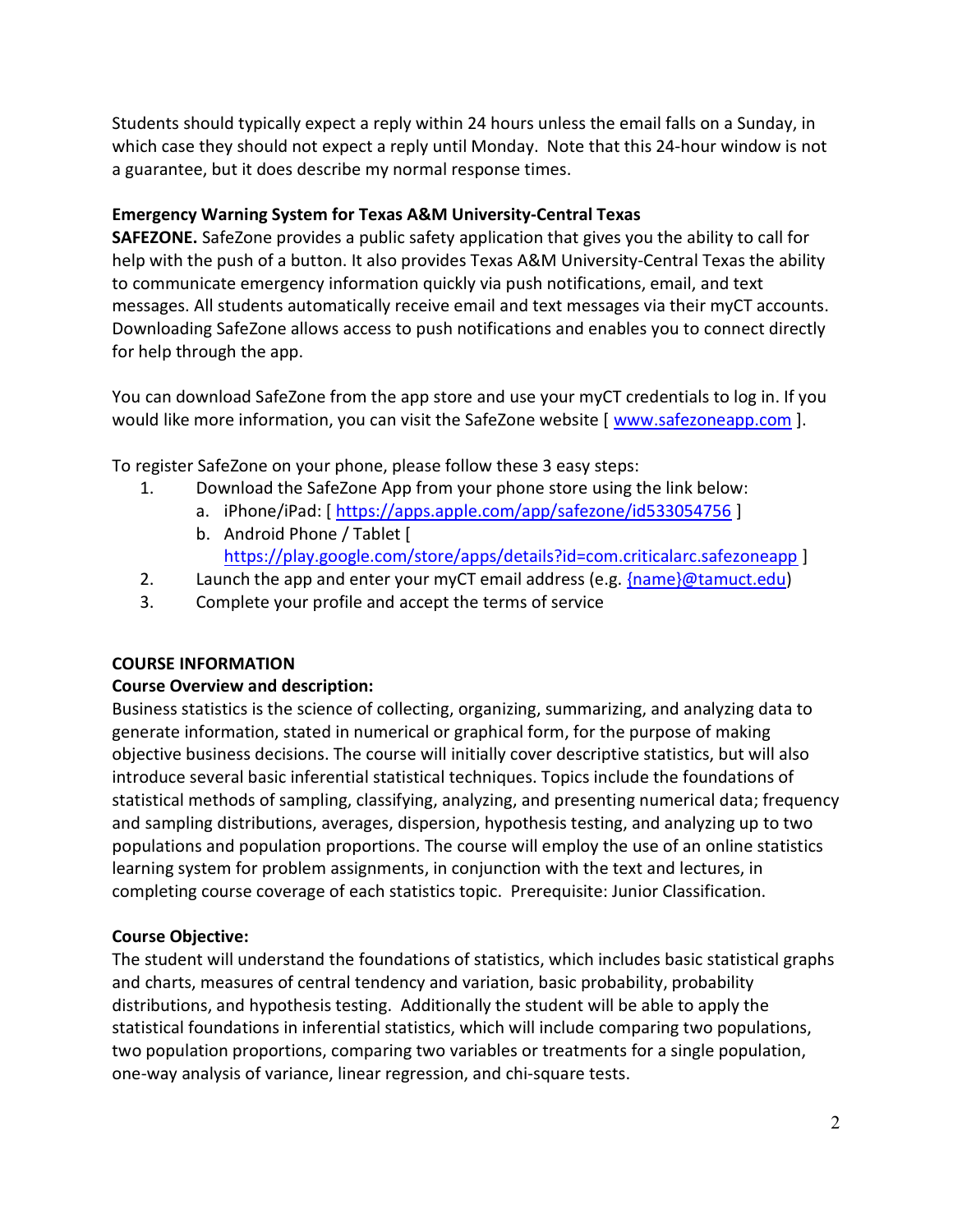Student Learning Outcomes:

- 1 Demonstrate methods of reporting data numerically and graphically.
- 2 Identify and analyze types and levels of data using appropriate statistical methods.
	- 2.1 Qualitative (nominal, ordinal)
	- 2.2 Quantitative (continuous, discrete, interval, ratio)
- 3 Demonstrate proficiency in calculating descriptive statistics.
	- 3.1 Measures of central tendency
	- 3.2 Measures of variation

# 4 Demonstrate proficiency in analyzing discrete and continuous probability distributions

- 4.1 Concepts of probability
- 4.2 Binomial distributions
- 4.3 Normal distributions
- 4.4 Chebyshev's Theorem
- 4.5 Empirical Formula
- 4.6 Central Limit theorem
- 5 Demonstrate understanding and proficiency in calculating confidence intervals, conducting hypothesis tests, and calculating p-values.
	- 5.1 Calculate confidence intervals when the population standard deviation is known/unknown and for proportions
	- 5.2 Conduct hypothesis testing when the population standard deviation is known/unknown and for proportions
	- 5.3 Calculate p-values for all hypothesis tests

# 6 Demonstrate proficiency in calculating inferential statistics.

- 6.1 Compare means or proportions of two populations
- 6.2 Compare means of two treatments within one population

# 7 Demonstrate basic proficiency with common statistical analytic methods

- 7.1 Analysis of variance (one-way)
- 7.2 Simple and multiple linear regression
- 7.3 Chi-square tests
- 7.4 Control charts

# Required Reading and Textbook(s):

The following materials are REQUIRED.

- An access code for the Hawkes Business Statistics (HLS) software.
	- o The access code (user license) for Hawkes may be bundled with a course textbook (optional) or purchased separately. Instructions for how to purchase an access code are included below as well as on the course Canvas page. The current cost for a user license is  $$88.99$ . All students must pay the user license regardless of how they access or use the Hawkes system (see below).
- Access to a computer with a FULL version of Microsoft Excel. All TAMUCT lab computers will have Excel, as will most computers everywhere. If your home or office computer does not have a COMPLETE version already installed (many PCs come with basic and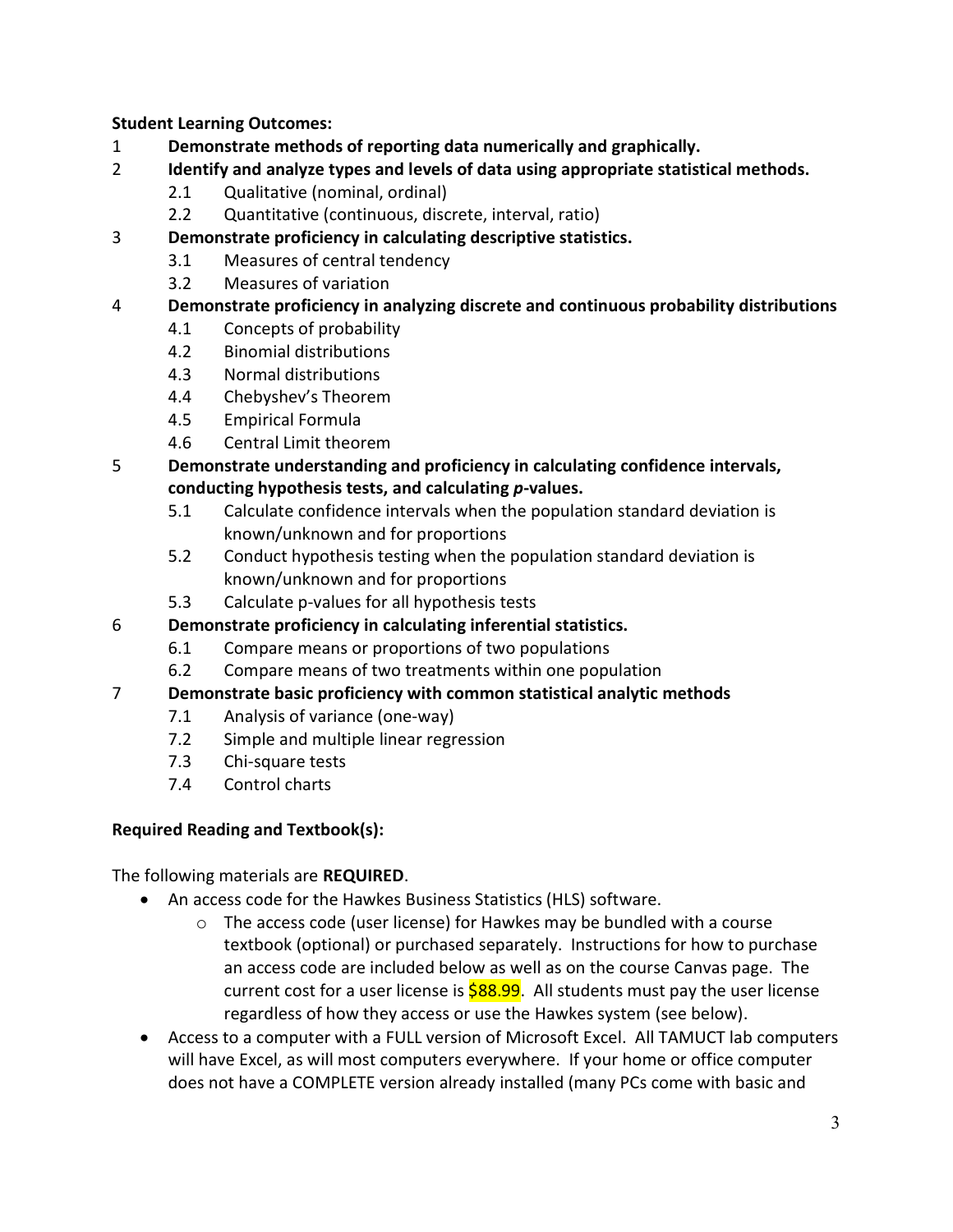partial versions of Microsoft Office that will NOT be sufficient for this class), you can download and install a free version from Office 365. The instructions for how to do this are stored in the Canvas Community called IT Support for Students. The file you need is called "Install Office 365.pdf," and it is kept in the Modules menu. Please note that acquiring this software is your responsibility.

 Access to a computer with a reliable, fast internet connection (for completing Hawkes Learning System lessons and exams, and for viewing the course Canvas page). Please note that your instructor is NOT available for technical support. See below for more information on technical support.

The following materials are OPTIONAL.

- A course textbook. While an e-book is included with the purchase of an access code for Hawkes, a few students desire a hard copy. This is not required, very frankly, few students report benefiting from the textbook. If you think you you would benefit from one, you should purchase one. Each textbook purchase option is available at the following URL: http://hawkespublishing.stores.yahoo.net/dibust.html.
- A hand held calculator. At a minimum must have square root key in addition to the basic functions of addition, subtraction, multiplication, and division. This item is optional because all of our course calculations may be done using Microsoft Excel.
- The Data Analysis ToolPak add-in in Excel. More information will be given about this in class. If your version of Excel has this, the more ambitious/curious among you may want to try it. If it doesn't, I will provide an alternative for you in class at no extra cost.

#### COURSE REQUIREMENTS

#### Homework Assignments:

This portion of the class comprises 38 lessons, broken up into 4 modules. All assignments will be administered through the Hawkes Learning System (HLS). Each lesson allows for a practice mode and a certify mode. A student in practice mode may practice a lesson as long as he or she likes without penalty. In certify mode students are only permitted so many errors ("strikes") before they are forced to start over. Students are given an unlimited number of attempts to complete each lesson without penalty. Students must successfully certify each lesson to receive credit for it—merely practicing a lesson is not enough. Once a student successfully certifies a lesson (where "successfully" means correctly answering about 80% of the questions within a lesson—this percentage varies slightly from lesson to lesson), he or she will receive full credit (100%) for the lesson. Although the mode of instruction is face-to-face in this class, there will be no traditional, paper-and-pencil homework assignments in this class. The lowest 3 lesson scores will be dropped, but this may not appear correctly in your Hawkes gradebook until the end of the semester. To allow maximum flexibility for the student, all lessons are due on the last day of the semester. However, students are strongly encouraged to complete HLS lessons as the corresponding material is introduced and covered in class. Students will not receive credit for any lessons left incomplete at the end of the semester. Thus, the only grade a student can receive for a lesson is 100% or 0%.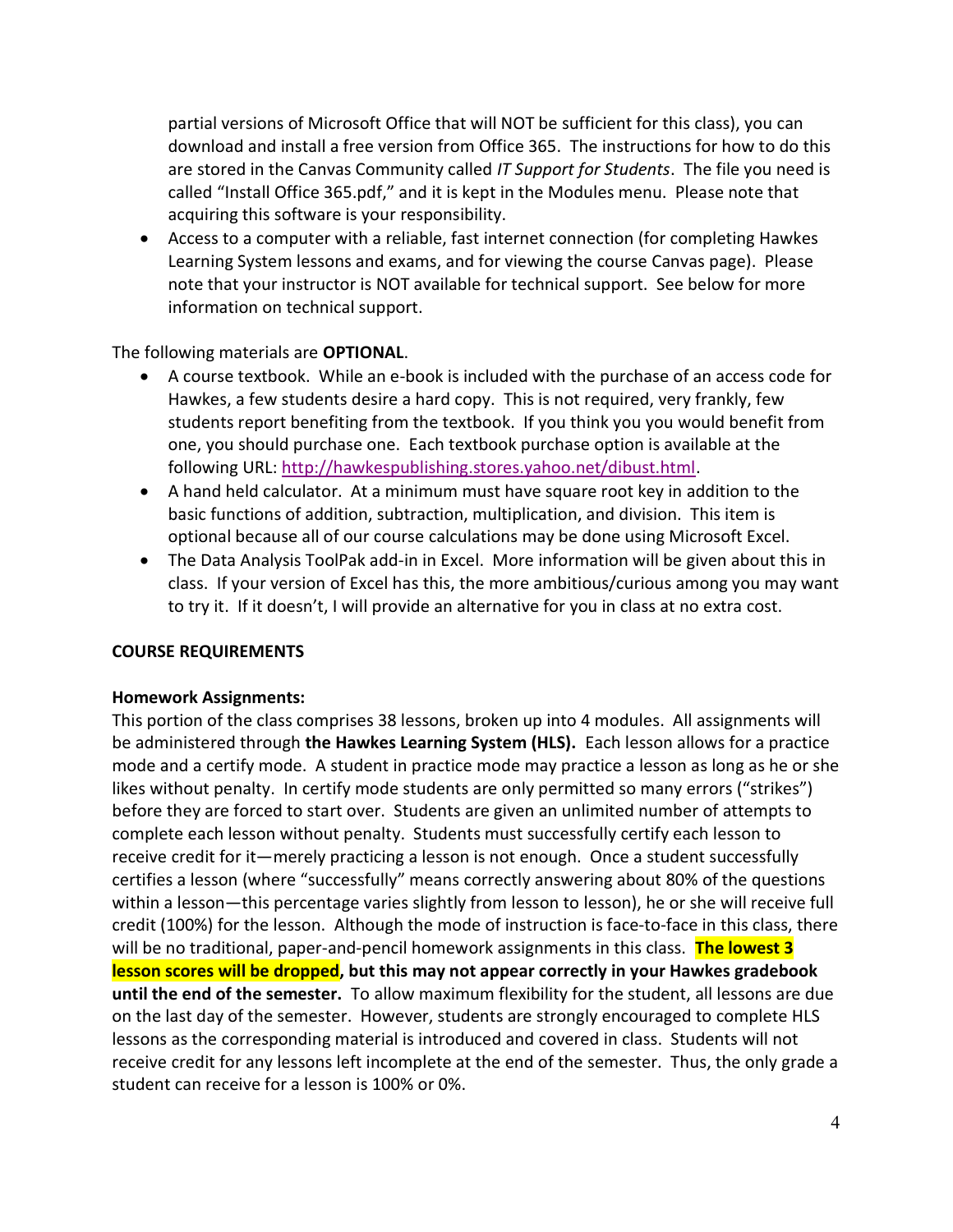#### Exams:

There will be four (4) non-cumulative module exams administered during the semester.

All exams must be completed alone by the student without the use of any resource other than those explicitly permitted or provided by your instructor. With the exception of Exam 1 (which may be taken twice), exams may be taken only once. No makeup exams will be given except in cases of emergencies for which written and official documentation is provided. All exams will be completed online within the Hawkes Learning System environment. The permitted time on each exam varies depending on length and rigor, but usually ranges between 2 to 3 hours per exam. Exact exam durations will be listed on Hawkes. The point values for each exam will vary based on the number and type of problems we are covering in Hawkes, but the weighting of each module exam will be equal, and according to the scale below. Your instructor reserves the right to modify the exam structure and schedule at will, with advance notice, in order to best fulfill course objectives and assess student competencies. See the schedule below for exam availability and due dates. The first date indicates when the exam will be available to you (beginning at 12:00 a.m.). The second date indicates when the exam will be due (no later than 11:59 p.m.).

### Grading Criteria Rubric and Conversion

Final grades will be calculated as follows:

|                                        | <b>Possible</b> |            |
|----------------------------------------|-----------------|------------|
| <b>Evaluation Item</b>                 | <b>Points</b>   | Percentage |
| Homework (35 $@$ 14.1 points ea.)      | 497             | 49.7       |
| Module Exams (4 $@$ 125.75 points ea.) | 503             | 50.3       |
| Total                                  | 1000            | 100        |

Final course grades will be determined according to the following scale.

 $A = 89.5%$  or higher

B = 79.5% and up to but not including 89.5%

 $C = 69.5%$  and up to but not including 79.5%

- $D = 59.5\%$  and up to but not including 69.5%
- $F =$  below 59.5%

Please note that standard rounding (i.e., .50 and up) will be used to compute final grades. There will be no exceptions to this standard. A final grade of 89.49 will receive a B grade. I have to draw the line somewhere.

# Posting of Grades

All grades will be displayed in the Hawkes Learning System gradebook only. They will NOT be in Canvas. Grades will be posted immediately after an assignment or exam is submitted.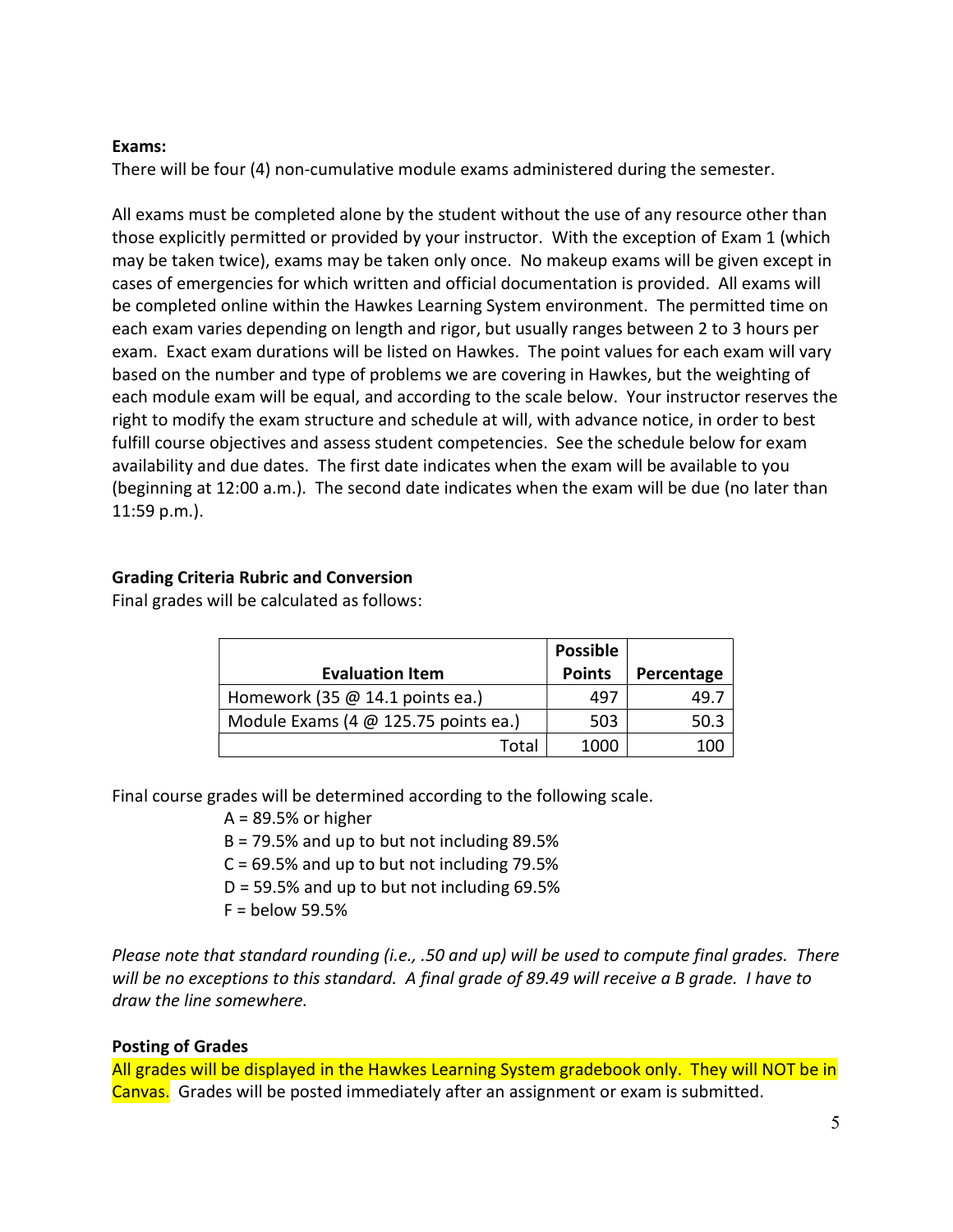### COURSE OUTLINE AND CALENDAR

|                                | <b>COURSE OUTLINE AND CALENDAR</b>                                                          |              |                                                |                 |
|--------------------------------|---------------------------------------------------------------------------------------------|--------------|------------------------------------------------|-----------------|
|                                | Please note that all homework is due on 7/29 (the last day of the semester), but EXAMS HAVE |              |                                                |                 |
|                                | IXED DUE DATES AS SHOWN BELOW. Please note that the "Week" column shows the date of         |              |                                                |                 |
|                                |                                                                                             |              |                                                |                 |
|                                | he start of the week during which you should view the lectures and begin the lessons.       |              |                                                |                 |
| Week                           | <b>Class Topic</b>                                                                          | <b>SLOs</b>  | <b>Assigned HLS</b>                            | <b>Due Date</b> |
|                                |                                                                                             |              | Lesson(s) / Exam                               |                 |
| Jun 6                          | populations and samples                                                                     |              | $1.1 - 1.3$                                    |                 |
| Jun 6                          | variables, levels of measurement                                                            | 2.1, 2.2     | $2.5 - 2.6$                                    |                 |
| Jun 6                          | frequency distributions                                                                     | $\mathbf{1}$ | 3.3; 3.4                                       |                 |
| Jun 6<br>Jun 13                | graphical displays of data<br>measures of location                                          | 1<br>3.1     | $3.5 - 3.9; 3.10$<br>4.1                       |                 |
| Jun $13$                       | measures of dispersion                                                                      | 3.2          | 4.2a                                           |                 |
|                                |                                                                                             |              |                                                |                 |
|                                | All assigned lessons from Chapters 1, 2, and 3,                                             |              | <b>EXAM1</b>                                   | <b>Jun 19</b>   |
|                                | plus lessons 4.1 and 4.2a.                                                                  |              | (opens Jun 16)                                 |                 |
| Jun 13                         | percentiles                                                                                 | 3.3          | 4.3                                            |                 |
| Jun 13                         | applying the standard deviation                                                             |              | 3.3, 4.5, 4.6 4.5 - 4.7 (NOT 4.8 -- see below) |                 |
| <b>Jun 20</b>                  | discrete random variables                                                                   | 4.1          | $6.1 - 6.3$                                    |                 |
| <b>Jun 20</b>                  | the binomial distribution                                                                   | 4.2          | 6.5                                            |                 |
| <b>Jun 20</b><br><b>Jun 20</b> | the normal distribution                                                                     | 4.3<br>4.3   | 7.2; 7.3a                                      |                 |
|                                | more on the normal distribution                                                             |              | 7.3b; 7.3c                                     |                 |
|                                | Lessons 4.3 and 4.5 - 4.7 from Chapter 4, plus                                              |              | <b>EXAM2</b>                                   | <b>Jun 26</b>   |
|                                | all assigned lessons from Chapters 6 and 7                                                  |              | (opens Jun 23)                                 |                 |
| Jun 27                         | central limit theorem                                                                       | 4.7          | 8.3                                            |                 |
| Jun 27                         | t distribution                                                                              | 4.4          | 9.4a                                           |                 |
| Jun 27                         | confidence intervals (z distribution)                                                       | 5.1          | $9.1 - 9.3$                                    |                 |
| <b>Jun 27</b>                  | confidence intervals (t distribution)                                                       | 5.1          | 9.4 <sub>b</sub> ; 9.5                         |                 |
| Jul 4<br>Jul 4                 | intro to hypothesis testing                                                                 | 5.2<br>5.2   | $10.1 - 10.3$                                  |                 |
| Jul 4                          | hypothesis testing, 1 sample<br>hypothesis testing, 1 sample                                | 5.3          | 10.4a; 10.4b<br>10.4c                          |                 |
| Jul 4                          | hypothesis testing for 2 samples                                                            | 6.1          | 11.1; 11.2                                     |                 |
|                                |                                                                                             |              |                                                |                 |
|                                | All assigned lessons from Chapters 8 - 11                                                   |              | <b>EXAM3</b><br>(opens Jul 7)                  | <b>Jul 10</b>   |
| Jul 11                         | analysis of variance                                                                        | 7.1          | $12.2 - 12.4$                                  |                 |
| Jul 11                         | correlation, scatterplots; simple regression                                                | 3.2, 7.2     | $4.8; 13.1 - 13.5$                             |                 |
| Jul 11                         | simple regression                                                                           | 7.2          | 13.8                                           |                 |
| Jul 11                         | multiple regression                                                                         | 7.2          | 14.5a                                          |                 |
| Jul 18                         | multiple regression                                                                         | 7.2          | 14.7                                           |                 |
| Jul 18                         | chi square goodness of fit test                                                             | 7.3          | 15.2                                           |                 |
| Jul 18                         | chi square test for association                                                             | 7.3          | 15.3                                           |                 |
| Jul 18                         | control charts                                                                              | 7.4          | 17.3a; 17.3b                                   |                 |
|                                | control charts                                                                              | 7.4          | 17.4                                           |                 |
| Jul 25                         |                                                                                             |              |                                                |                 |
| Jul 25                         | catch-up and review (if needed)                                                             |              |                                                |                 |
|                                | Lesson 4.8, plus all assigned lessons from                                                  |              | <b>EXAM4</b>                                   | <b>Jul 29</b>   |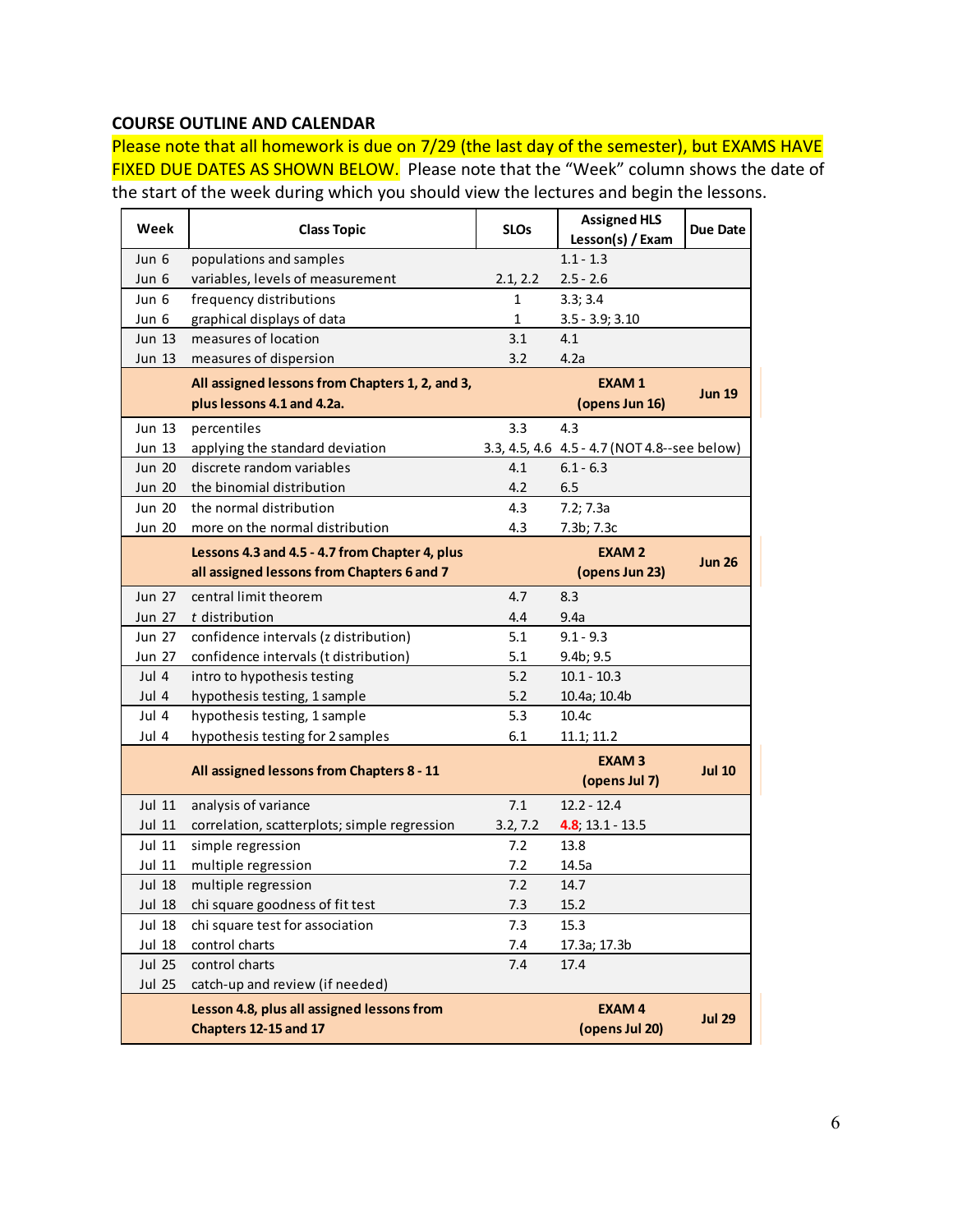#### Important University Dates:

See https://www.tamuct.edu/registrar/academic-calendar.html (select 2021-2022 Academic Calendar) for the full academic calendar.

#### TECHNOLOGY REQUIREMENTS AND SUPPORT

For purposes of this course, "online" means that all instructional interactions and content delivery will occur via a pre-recorded video format. In addition, we will use computing technology for all of the work (assignments and exams) in this course.

#### Canvas:

This course will use the A&M-Central Texas Instructure Canvas learning management system, but only as a document repository and communication portal. We strongly recommend the latest versions of Chrome or Firefox browsers. Canvas no longer supports any version of Internet Explorer.

Logon to A&M-Central Texas Canvas [ https://tamuct.instructure.com/ ] or access Canvas through the TAMUCT Online link in myCT [ https://tamuct.onecampus.com/ ]. You will log in through our Microsoft portal using the credentials below:

Username: Your MyCT username (xx123 or everything before the "@" in your MyCT e-mail address) Password: Your MyCT password

For Canvas technical support, use the Canvas Help link located at the bottom of the left-hand Canvas menu. You can select "Chat with Canvas Support," submit a support request through "Report a Problem," or call the Canvas support line: 1-844-757-0953.

#### Hawkes Learning Systems:

Please note that the customer support number for Hawkes is 1.800.426.9538. I try to include the most current instructions in my syllabi but Hawkes makes changes on their own schedule. If you have any problems with the instructions below please call the number above for assistance. The Hawkes support personnel are very helpful, and it is easy to reach a live person.

This course will utilize the Hawkes Learning Systems (HLS) software for all coursework (homework and exams).

HLS may be accessed and used via the Web. All students will need to set up a Hawkes Learning Systems account. To set up an account, go to http://www.hawkeslearning.com/ and click on the "Student Sign-In" link in the upper-right corner of the page. At the bottom of the window that opens you will see a "New User?" prompt and a button labeled "Create an Account." Click on this button and follow the prompts to set up your account. If you purchased a textbook, you may use the access code provided with you book to set up your account, and will not need to purchase a separate access code. Otherwise you'll need to purchase an access code. You may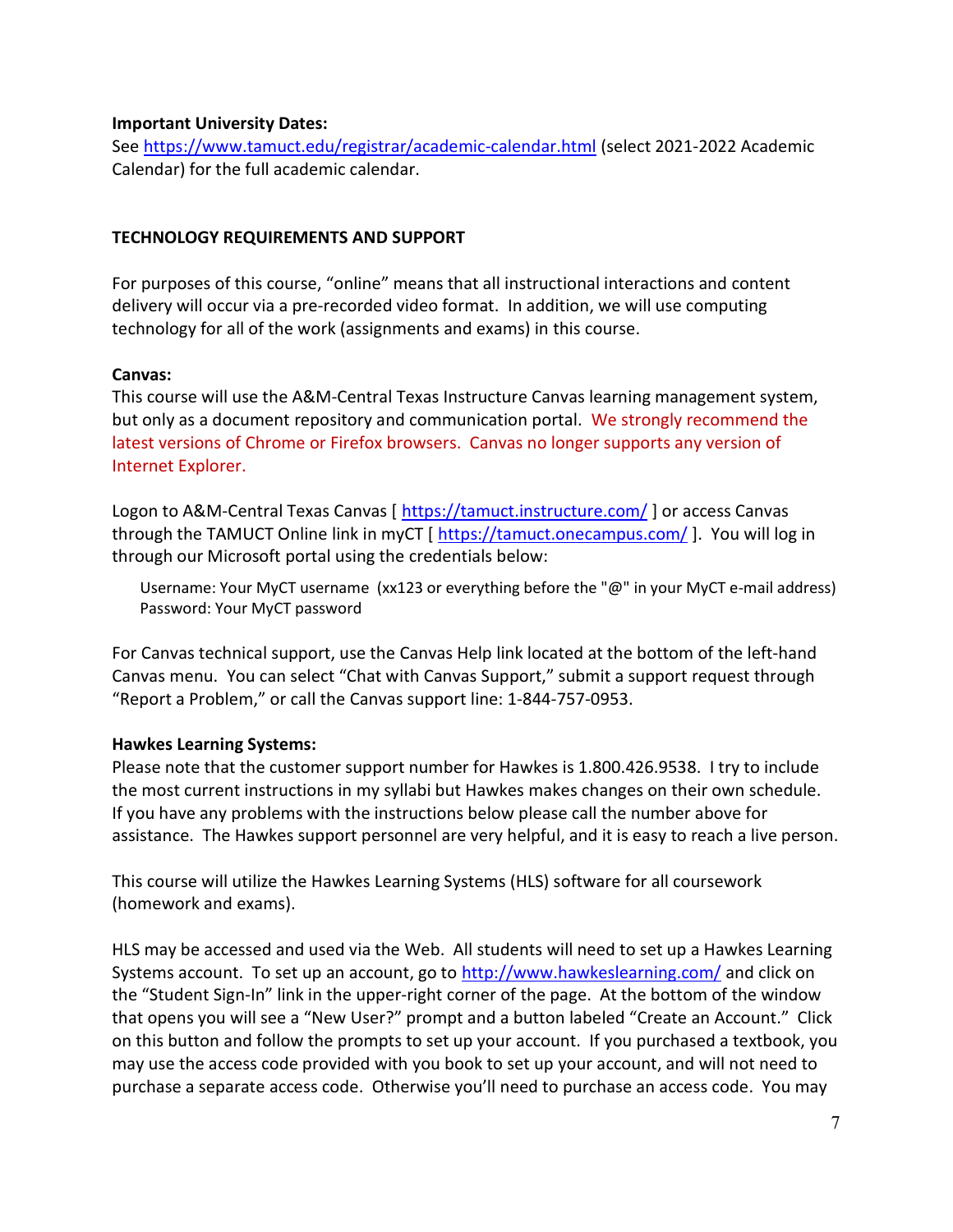either do this at any time (before, during, or after you create a new account). As always, if you have any questions about Hawkes, please call them at 1-800-426-9538. They are very helpful and patient, and will be happy to walk you through anything you need.

# To purchase the access code to use the software:

- Go back to the main Hawkes Learning Page (http://www.hawkeslearning.com/ )
- Find the Students menu, scroll down to the Getting Started window and click on "Purchase Access" under the sub-heading "3. Choose an Option."
- You may to create an account before proceeding. Follow the prompts provided.
- **Begin typing Texas A&M University Central Texas. You will see it appear below in the** list. Click on this, then click "Continue"
- Under Please Select Your Product, click Discovering Business Statistics
- Your license will cost  $$88.99$ . Follow the prompts to complete the purchase.
- If you are asked which textbook this software is meant to accompany, choose the Discovering Business Statistics textbook with a picture of set of colorful thumbtacks on it.
- Your course ID is **TAMUCTDBS**
- Be sure to select my name (Dr. Brad Almond) and this course section (**BUSI 3311 online**) so that you will see the same assignments and exams that everyone else will.
- Again, if you get stuck, please call Hawkes at (800) 426-9538. Do not contact your instructor for technical support.

AGAIN, THE CUSTOMER SUPPORT AT HAWKES IS VERY GOOD, SO DO NOT HESITATE TO CALL THEM FOR ASSISTANCE. They are great, so don't hesitate to call for help with installing or trouble-shooting the software. I and my former students have had great success with them in the past. A real person almost always answers the phone. Their number is 1-800-426- 9538.

For technical support related to Hawkes Learning Systems, you have several options:

- The support page: http://support.hawkeslearning.com/supportcenter/
	- o Many resources including help videos and FAQs
- Chat. Available 24/7. Go to www.hawkeslearning.com and scroll down to the bottom of the page—a chat prompt will automatically appear.
- Phone: 843-571-2825 (during normal business hours) or 800-426-9538

# Additional Technical Support:

For TAMUCT log-in problems, students should contact Help Desk Central (available 24 hours a day, 7 days a week):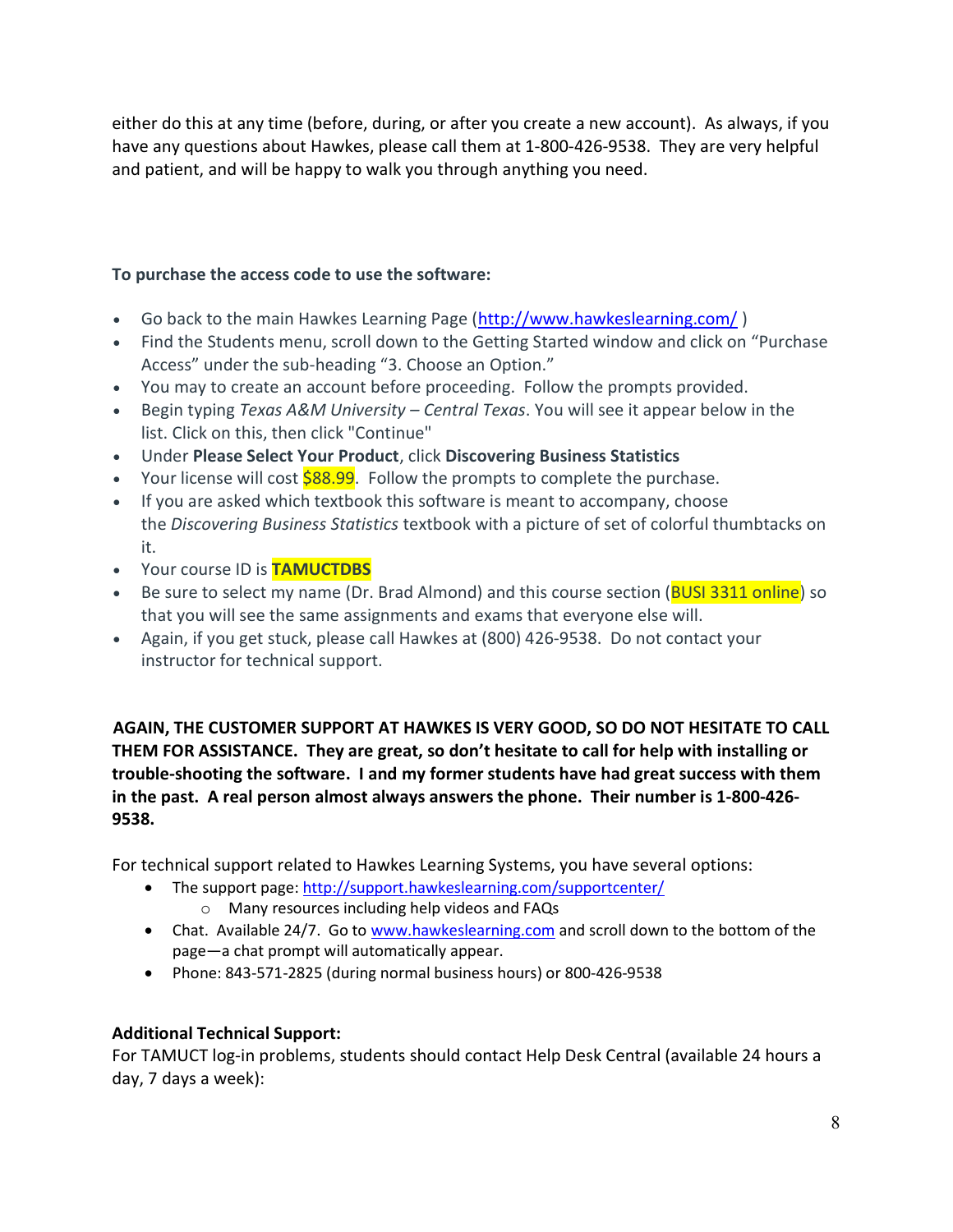Email: helpdesk@tamu.edu Phone: (254) 519-5466 Web Chat: [http://hdc.tamu.edu]

Please let the support technician know you are an A&M-Central Texas student.

Please note that personal technology issues are not a valid excuse for missing or committing an error on a course requirement . This includes PC failure/infection or Internet service interruption. Be sure your personal computer is configured correctly, and address issues well in advance of deadlines and/or complete your work on a University computer.

#### UNIVERSITY RESOURCES, PROCEDURES, AND GUIDELINES

#### Drop Policy

If you discover that you need to drop this class, you must complete the Drop Request Dynamic Form through Warrior Web. The link to this form is below.

[ https://federation.ngwebsolutions.com/sp/startSSO.ping?PartnerIdpId=https://eisprod.ec.tamuct.edu:443/samlsso&SpSessionAuthnAdapterId=tamuctDF&TargetResource=https %3a%2f%2fdynamicforms.ngwebsolutions.com%2fSubmit%2fStart%2f53b8369e-0502-4f36 be43-f02a4202f612 ].

Faculty cannot drop students; this is always the responsibility of the student. The Registrar's Office will provide a deadline on the Academic Calendar for which the form must be completed. Once you submit the completed form to the Registrar's Office, you must go into Warrior Web and confirm that you are no longer enrolled. If you still show as enrolled, FOLLOW-UP with the Registrar's Office immediately. You are to attend class until the procedure is complete to avoid penalty for absence. Should you miss the drop deadline or fail to follow the procedure, you will receive an F in the course, which may affect your financial aid and/or VA educational benefits.

#### Academic Integrity

Texas A&M University-Central Texas values the integrity of the academic enterprise and strives for the highest standards of academic conduct. A&M-Central Texas expects its students, faculty, and staff to support the adherence to high standards of personal and scholarly conduct to preserve the honor and integrity of the creative community. Any deviation by students from this expectation may result in a failing grade for the assignment and potentially a failing grade for the course. All academic misconduct concerns will be referred to the Office of Student Conduct. When in doubt on collaboration, citation, or any issue, please contact your instructor before taking a course of action.

For more information regarding the Student Conduct process, please visit the following website: [ https://www.tamuct.edu/student-affairs/student-conduct.html ].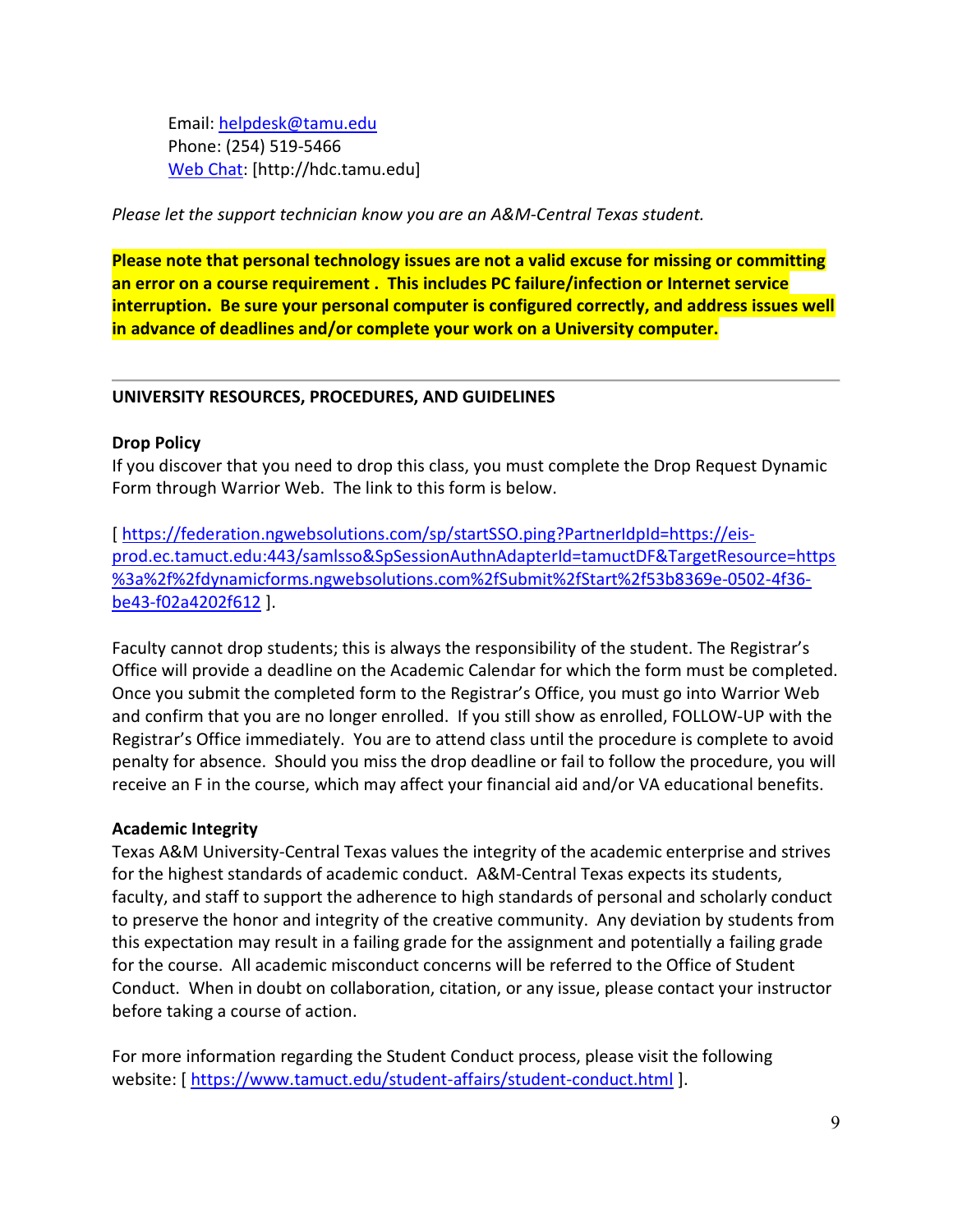If you know of potential honor violations by other students, you may submit a report at the following website: [

https://cm.maxient.com/reportingform.php?TAMUCentralTexas&layout\_id=0 ].

Please note that the utilization of any unsanctioned class resource constitutes an academic integrity violation. This includes class materials from past semesters accessed via websites and former students. Allowing another individual to complete homework or exams on your behalf is also strictly forbidden. Academic integrity violation penalties may be assessed retroactively if they are discovered after a course is complete, and may result in assignment/course failure, university suspension/expulsion, or degree nullification. Any student caught cheating on an exam in this course will automatically fail the course and have their case reported to student affairs.

# Academic Accommodations

At Texas A&M University-Central Texas, we value an inclusive learning environment where every student has an equal chance to succeed and has the right to a barrier-free education. The Warrior Center for Student Success, Equity and Inclusion is responsible for ensuring that students with a disability receive equal access to the university's programs, services and activities. If you believe you have a disability requiring reasonable accommodations, please contact the Office of Access and Inclusion, WH-212; or call (254) 501-5836. Any information you provide is private and confidential and will be treated as such.

For more information, please visit our Access & Inclusion Canvas page (log-in required) [ https://tamuct.instructure.com/courses/717 ]

# Important information for Pregnant and/or Parenting Students

Texas A&M University-Central Texas supports students who are pregnant and/or parenting. In accordance with requirements of Title IX and related guidance from US Department of Education's Office of Civil Rights, the Dean of Student Affairs' Office can assist students who are pregnant and/or parenting in seeking accommodations related to pregnancy and/or parenting. Students should seek out assistance as early in the pregnancy as possible. For more information, please visit Student Affairs [https://www.tamuct.edu/student-affairs/pregnantand-parenting-students.html]. Students may also contact the institution's Title IX Coordinator. If you would like to read more about these requirements and guidelines online, please visit the website [ http://www2.ed.gov/about/offices/list/ocr/docs/pregnancy.pdf ].

Title IX of the Education Amendments Act of 1972 prohibits discrimination on the basis of sex and gender–including pregnancy, parenting, and all related conditions. A&M-Central Texas is able to provide flexible and individualized reasonable accommodation to pregnant and parenting students. All pregnant and parenting students should contact the Associate Dean in the Division of Student Affairs at (254) 501-5909 to seek out assistance. Students may also contact the University's Title IX Coordinator.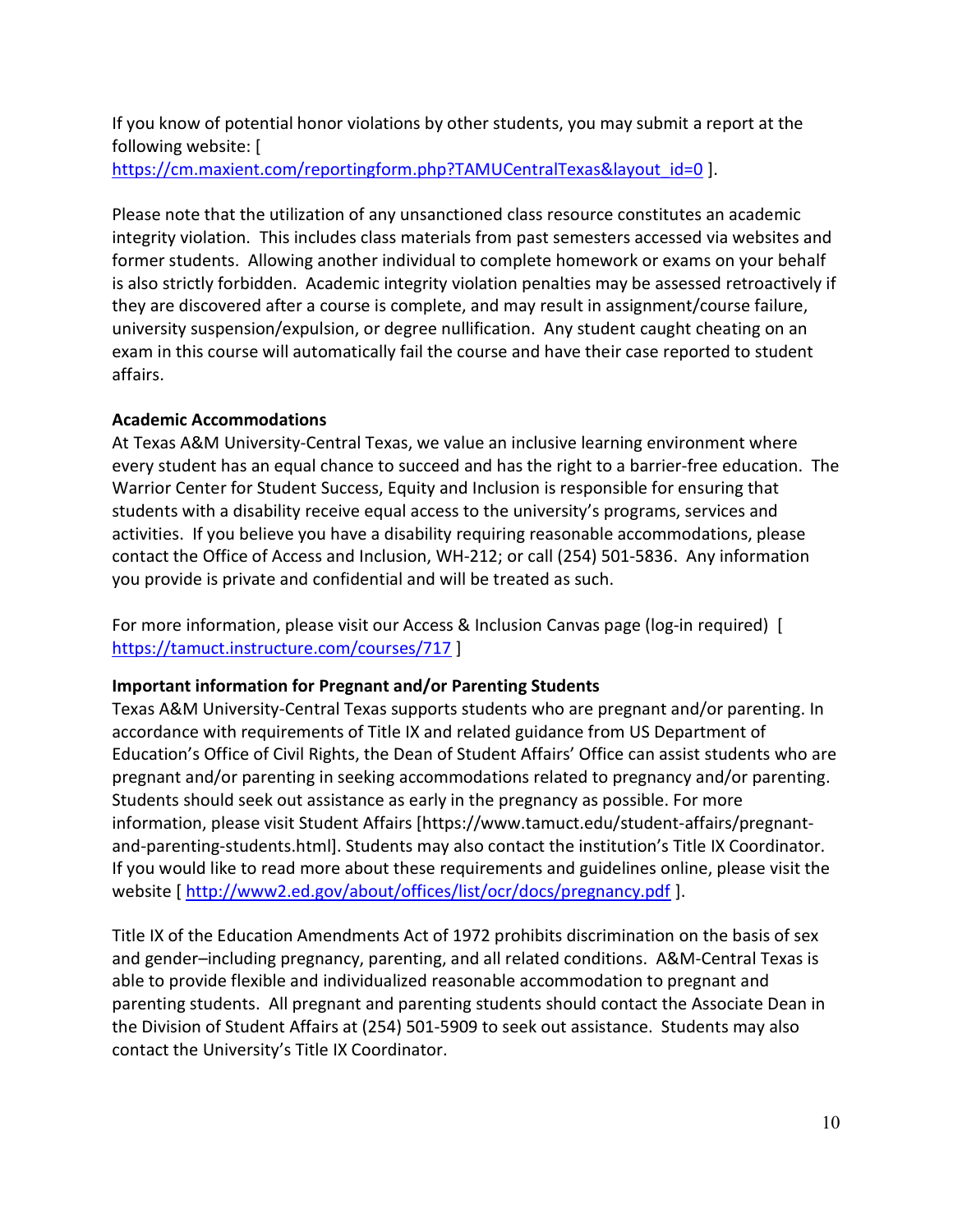### **Tutoring**

Tutoring is available to all A&M-Central Texas students, both virtually and in-person. Student success coaching is available online upon request.

If you have a question, are interested in becoming a tutor, or in need of success coaching contact the Warrior Center for Student Success, Equity and Inclusion at (254) 501-5836, visit the Warrior Center at 212 Warrior Hall, or by emailing WarriorCenter@tamuct.edu.

To schedule tutoring sessions and view tutor availability, please visit Tutor Matching Services [ https://tutormatchingservice.com/TAMUCT] or visit the Tutoring Center in 111 Warrior Hall. Chat live with a remote tutor 24/7 for almost any subject from on your computer! Tutor.com is an online tutoring platform that enables A&M-Central Texas students to log in and receive online tutoring support at no additional cost. This tool provides tutoring in over 40 subject areas except writing support. Access Tutor.com through Canvas.

### University Writing Center

Located in Warrior Hall 416, the University Writing Center (UWC) at Texas A&M University– Central Texas (A&M–Central Texas) is a free service open to all A&M–Central Texas students. For the Summer 2022 semester, the hours of operation are from 10:00 a.m.-4:00 p.m. Monday thru Thursday in Warrior Hall 416 (with online tutoring available every hour as well) with satellite hours available online only Monday thru Thursday from 6:00-9:00 p.m. and most Saturdays from 12:00-3:00 p.m.

Tutors are prepared to help writers of all levels and abilities at any stage of the writing process. While tutors will not write, edit, or grade papers, they will assist students in developing more effective composing practices. By providing a practice audience for students' ideas and writing, our tutors highlight the ways in which they read and interpret students' texts, offering guidance and support throughout the various stages of the writing process. In addition, students may work independently in the UWC by checking out a laptop that runs the Microsoft Office suite and connects to WIFI, or by consulting our resources on writing, including all of the relevant style guides. Whether you need help brainstorming ideas, organizing an essay, proofreading, understanding proper citation practices, or just want a quiet place to work, the UWC is here to help!

Students may arrange a one-to-one session with a trained and experienced writing tutor by making an appointment via WCOnline at [ https://tamuct.mywconline.com/ ]. In addition, you can email Dr. Bruce Bowles Jr. at bruce.bowles@tamuct.edu if you have any questions about the UWC, need any assistance with scheduling, or would like to schedule a recurring appointment with your favorite tutor.

#### University Library

The University Library provides many services in support of research across campus and at a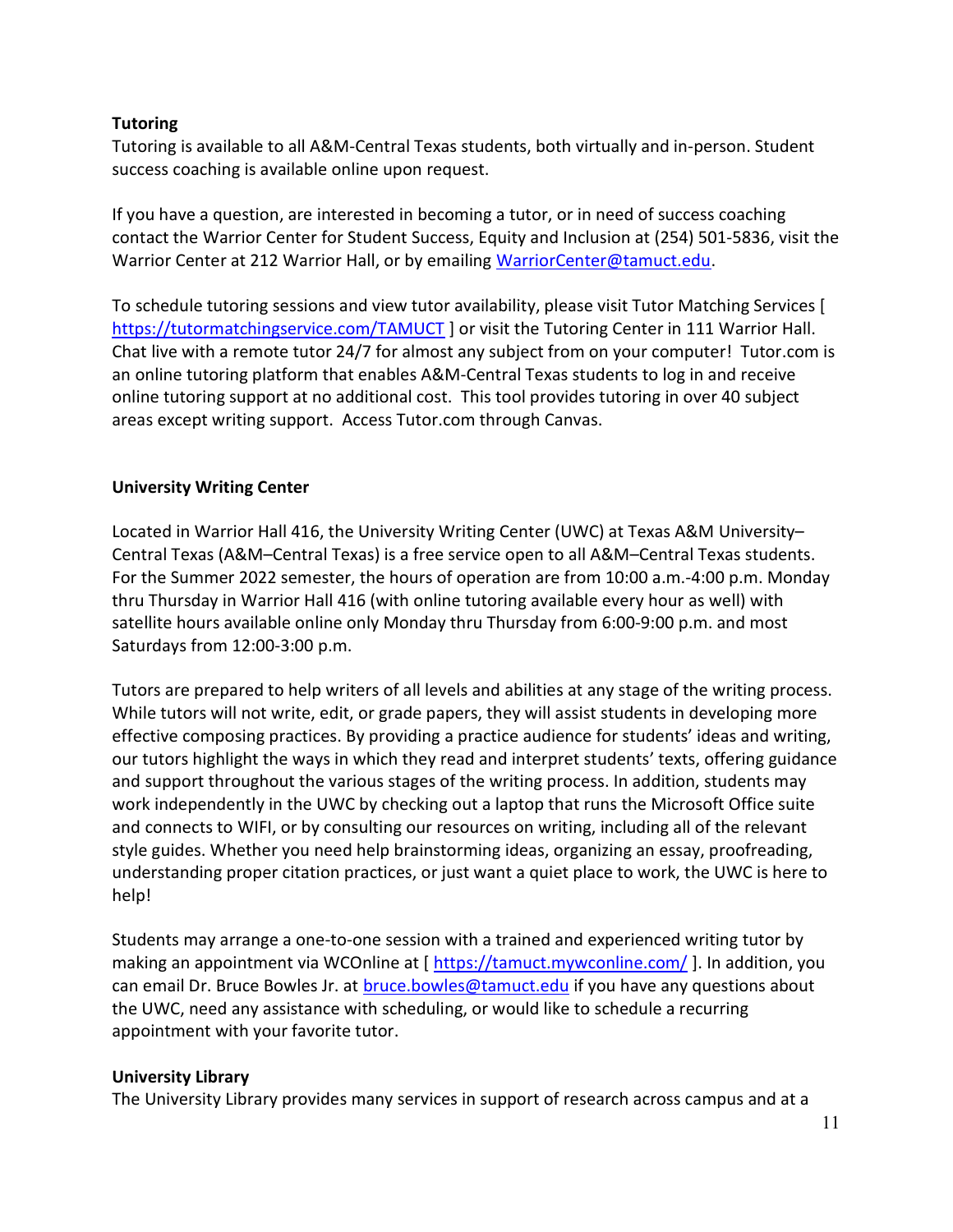distance. We offer over 200 electronic databases containing approximately 400,000 eBooks and 82,000 journals, in addition to the 96,000 items in our print collection, which can be mailed to students who live more than 50 miles from campus. Research guides for each subject taught at A&M-Central Texas are available through our website to help students navigate these resources. On campus, the library offers technology including cameras, laptops, microphones, webcams, and digital sound recorders.

Research assistance from a librarian is also available 24 hours a day through our online chat service, and at the reference desk when the library is open. Research sessions can be scheduled for more comprehensive assistance, and may take place virtually through WebEx, Microsoft Teams or in-person at the library. Schedule an appointment here [ https://tamuct.libcal.com/appointments/?g=6956 ]. Assistance may cover many topics, including how to find articles in peer-reviewed journals, how to cite resources, and how to piece together research for written assignments.

Our 27,000-square-foot facility on the A&M-Central Texas main campus includes student lounges, private study rooms, group work spaces, computer labs, family areas suitable for all ages, and many other features. Services such as interlibrary loan, TexShare, binding, and laminating are available. The library frequently offers workshops, tours, readings, and other events. For more information, please visit our Library website [ http://tamuct.libguides.com/index ].

# A Note about Sexual Violence at A&M-Central Texas

Sexual violence is a serious safety, social justice, and public health issue. The university offers support for anyone struggling with these issues. University faculty are mandated reporters, so if someone discloses that they were sexually assaulted (or a victim of Domestic/Dating Violence or Stalking) while a student at TAMUCT, faculty members are required to inform the Title IX Office. If you want to discuss any of these issues confidentially, you can do so through Student Wellness and Counseling (254-501-5955) located on the second floor of Warrior Hall (207L).

Sexual violence can occur on our campus because predators often feel emboldened, and victims often feel silenced or shamed. It is incumbent on ALL of us to find ways to actively create environments that tell predators we don't agree with their behaviors and tell survivors we will support them. Your actions matter. Don't be a bystander; be an agent of change. For additional information on campus policy and resources visit the Title IX webpage [ https://www.tamuct.edu/compliance/titleix.html ].

# Behavioral Intervention

Texas A&M University-Central Texas cares about the safety, health, and well-being of its students, faculty, staff, and community. If you are aware of individuals for whom you have a concern, please make a referral to the Behavioral Intervention Team. Referring your concern shows you care. You can complete the referral online